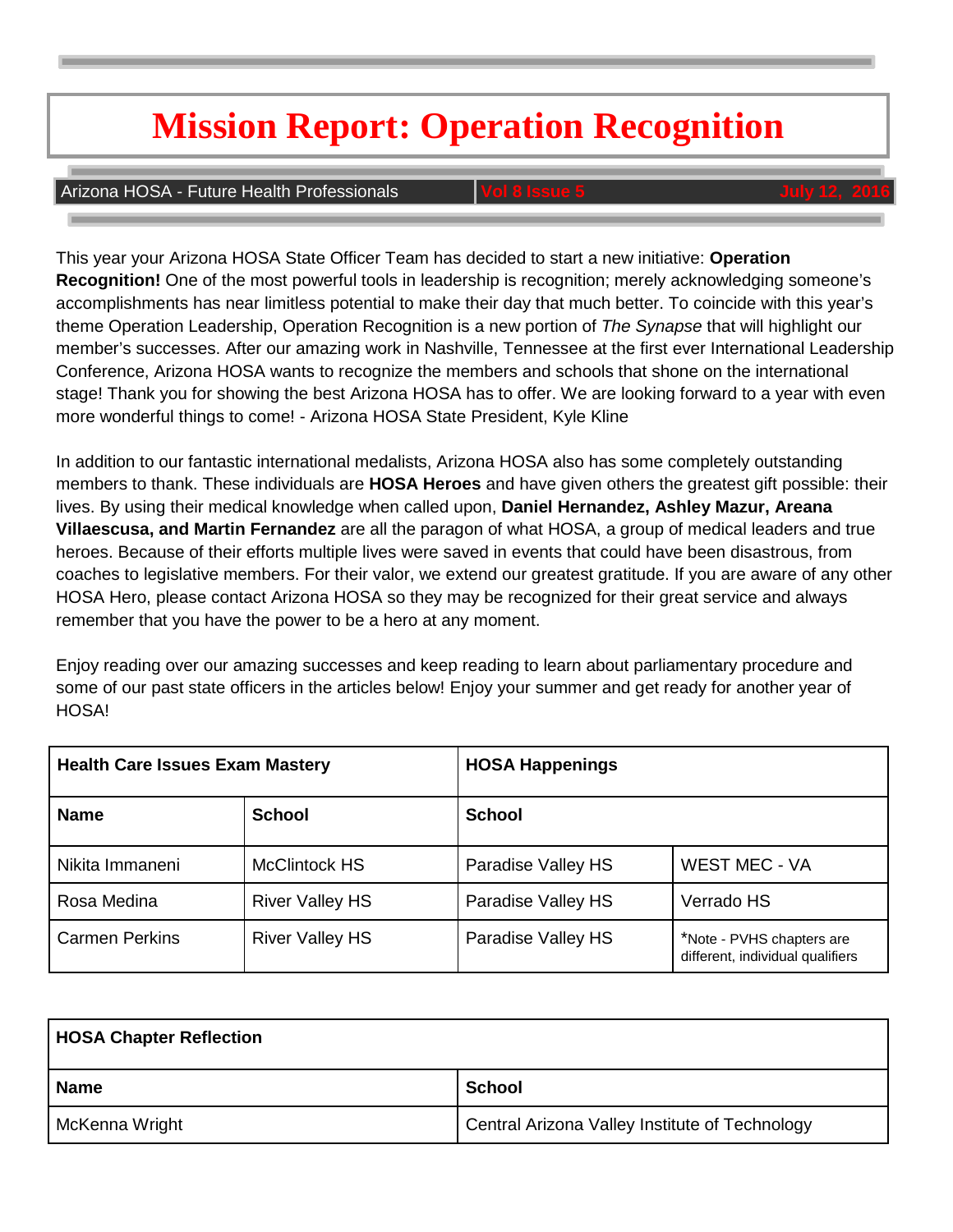| Camille Del Rosario       | <b>Dysart HS</b>            |  |
|---------------------------|-----------------------------|--|
| Janae Yantzer             | Paradise Valley HS          |  |
| Leslie Rueda              | Verrado HS                  |  |
| Jennifer Owusu Ankomah    | Agua Fria HS                |  |
| April Alvarado            | Paradise Valley HS          |  |
| <b>Kyle Kline</b>         | Paradise Valley HS - CREST  |  |
| Mayra Chavez              | Sierra Linda HS             |  |
| Donna Gabriel             | Payson HS                   |  |
| Rebecca Renteria          | <b>Bradshaw Mountain HS</b> |  |
| <b>Elizabeth Brambert</b> | <b>WEST MEC</b>             |  |

| <b>Secondary Division Top Ten Finalists</b> |                                                  |                                                                |                       |
|---------------------------------------------|--------------------------------------------------|----------------------------------------------------------------|-----------------------|
| Rank                                        | <b>Event</b>                                     | <b>Name</b>                                                    |                       |
| 1st                                         | <b>Veterinary Science</b>                        | Sahaurita HS                                                   | Jeremy Bessett        |
| 2nd                                         | <b>Clinical Nursing</b>                          | Lee Williams HS                                                | Julianna Smith        |
| 2nd                                         | Knowledge Tests: Human Growth<br>and Development | Lake Havasu HS                                                 | <b>Faith Mendoza</b>  |
| 3rd                                         | Knowledge Tests: Pharmacology                    | <b>EVIT</b>                                                    | Macy Alexander        |
| 3rd                                         | <b>Public Health</b>                             | Paradise Valley HS - CREST                                     | Fox; Kline            |
| 4th                                         | <b>Parliamentary Procedure</b>                   | Millennium HS<br>Son; Horner; Molzhan; Harper; Marquez; Dircks |                       |
| 5th                                         | <b>Veterinary Science</b>                        | West MEC - MA                                                  | Meghan Cochran        |
| 6th                                         | Epidemiology                                     | <b>McClintock HS</b>                                           | Bansri Doshi          |
| 6th                                         | Knowledge Tests: Human Growth<br>and Development | <b>Desert Vista HS</b>                                         | Ava Karanjia          |
| 6th                                         | <b>Life Support Skills</b>                       | Pinon HS                                                       | Denelda Judy          |
| 6th                                         | <b>Public Health</b>                             | <b>Bradshaw Mountain HS</b>                                    | Martinez; Rentaria    |
| 7th                                         | <b>Healthy Lifestyle</b>                         | Andrada Polytechnic HS                                         | Lora Versluis         |
| 7th                                         | <b>Physical Therapy</b>                          | Paradise Valley HS Star Tech                                   | <b>Courtney Fried</b> |
| 8th                                         | <b>Biomedical Laboratory Science</b>             | Paradise Valley HS - CREST<br><b>Brandon Wells</b>             |                       |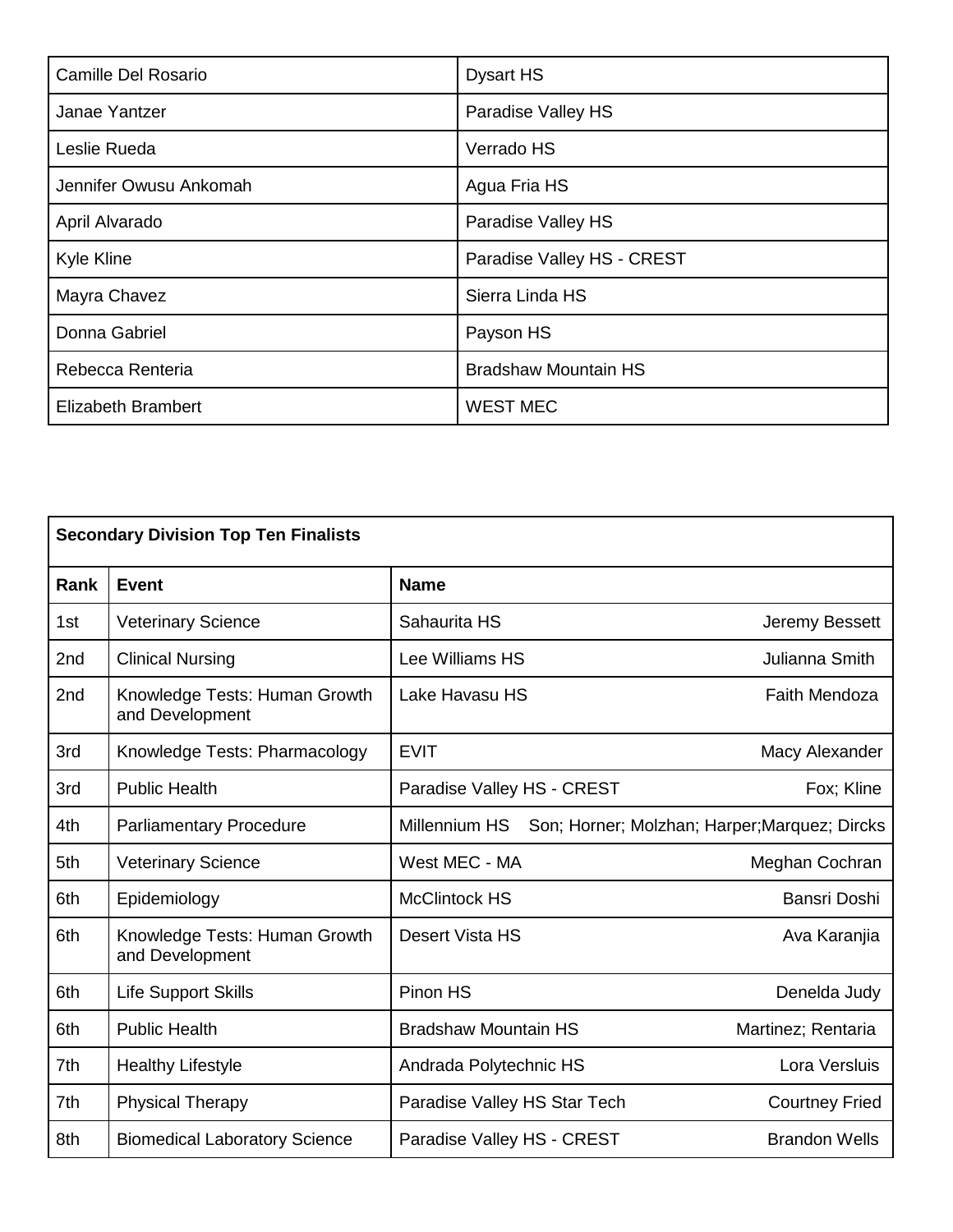| 8th | <b>CERT Skills</b>                   | Ironwood HS                | <b>Wedwick</b> ; Coury |
|-----|--------------------------------------|----------------------------|------------------------|
| 8th | <b>Extemporaneous Writing</b>        | Paradise Valley HS - CREST | Ryan O'Hara            |
| 9th | <b>Biomedical Laboratory Science</b> | Paradise Valley HS - CREST | Noah Fox               |
| 9th | <b>Extemporaneous Writing</b>        | <b>Buena Vista HS</b>      | <b>Haley McElyea</b>   |

| <b>Middle School Division Top Ten Finalists</b> |                                     |                      |                                        |
|-------------------------------------------------|-------------------------------------|----------------------|----------------------------------------|
| Rank                                            | <b>Event</b>                        | <b>Name</b>          |                                        |
| 3rd                                             | <b>Health Education</b>             | Queen Creek MS       | Wiles; VanAusdal                       |
| 3rd                                             | <b>Public Health</b>                | Newell Barney Jr. MS | Arevalo; Echevarria; Littleton; Vargas |
| 4th                                             | <b>Extemporaneous Health Poster</b> | Queen Creek MS       | Hayley Dean                            |
| 5th                                             | <b>Health Education</b>             | Newell Barney Jr. HS | Stanley; Hartman; Marquez              |
| 6th                                             | <b>Medical Terminology</b>          | Newell Barney Jr. HS | Alina Alvidrez                         |
| 6th                                             | <b>Public Health</b>                | Queen Creek MS       | Nelson; Blackwell; Muniz               |
| 7th                                             | <b>Medical Terminology</b>          | Queen Creek MS       | <b>Andrew Blackwell</b>                |
| 8th                                             | <b>Health Career Display</b>        | Queen Creek MS       | Davis; Hill                            |
| 8th                                             | <b>Prepared Speaking</b>            | Queen Creek MS       | Cammie Robbinson                       |
| 10th                                            | <b>Health Education</b>             | Queen Creek MS       | Roseborough; Reed                      |
| 10 <sub>th</sub>                                | <b>Prepared Speaking</b>            | Newell Barney Jr. HS | James Mackey                           |

| <b>Postsecondary/Collegiate Division Top Ten Finalists</b> |                           |              |                   |
|------------------------------------------------------------|---------------------------|--------------|-------------------|
| <b>Rank</b>                                                | <b>Event</b>              | <b>Name</b>  |                   |
| 1st                                                        | <b>Sports Medicine</b>    | <b>ASU</b>   | Megha Patel       |
| 1st                                                        | <b>Veterinary Science</b> | <b>CAVIT</b> | Hannah Adair      |
| 2nd                                                        | <b>Clinical Specialty</b> | GCU          | Kristen Griggeory |
| 2nd                                                        | <b>Job Seeking Skills</b> | West - MEC   | Zafiro Lopez      |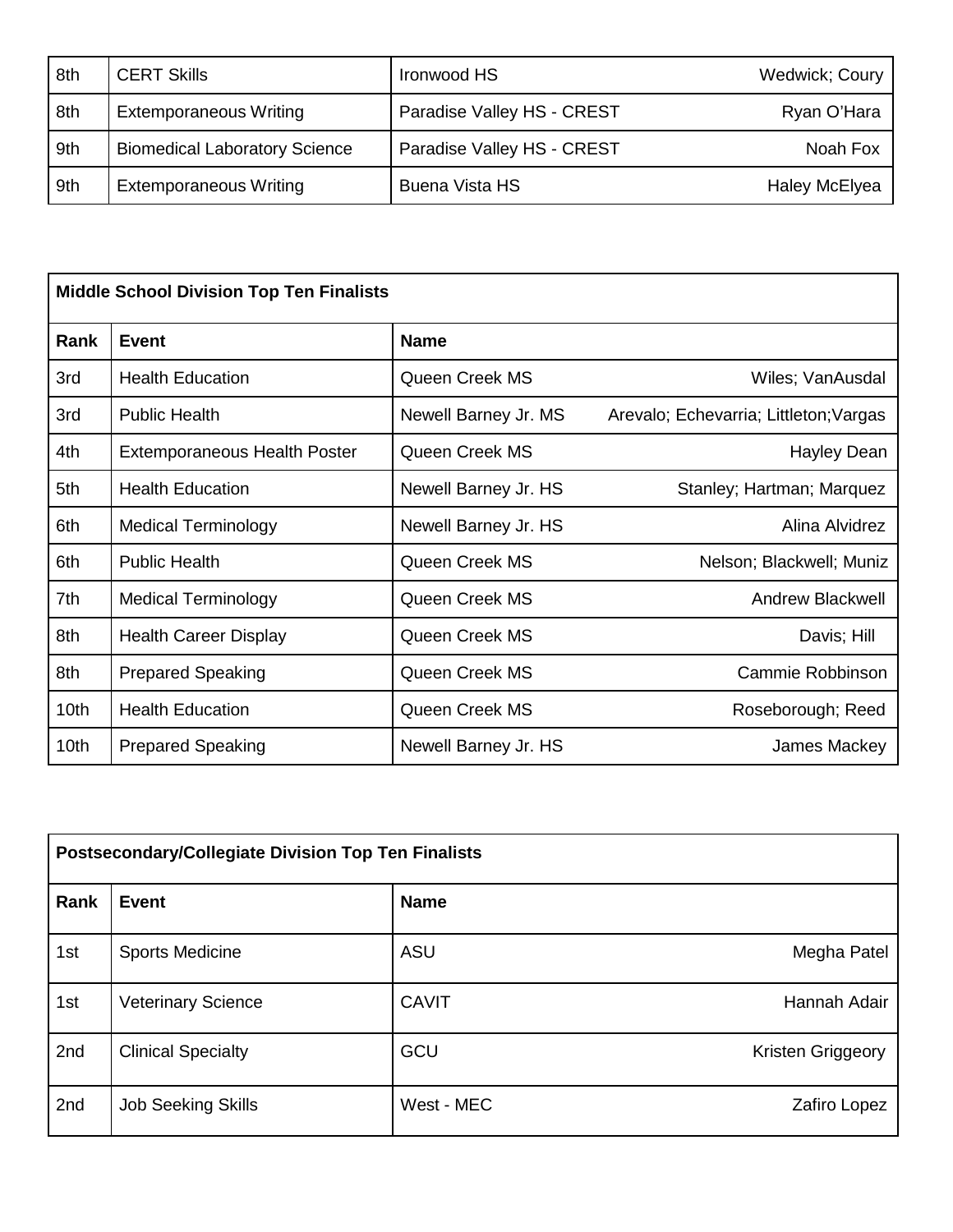| 2nd | <b>Sports Medicine</b>                | <b>GIFT</b>   | <b>Bobby Barron</b>             |
|-----|---------------------------------------|---------------|---------------------------------|
| 2nd | <b>Veterinary Science</b>             | West - MEC    | Gabriela Plascencia             |
| 3rd | <b>Creative Problem Solving</b>       | $U$ of $A$    | Jayshankar; Gupta; Cordova      |
| 3rd | <b>Health Career Display</b>          | <b>CAVIT</b>  | Ramirez; Jimenez                |
| 3rd | <b>Healthy Lifestyle</b>              | <b>GIFT</b>   | Leilani Alva                    |
| 3rd | Knowledge Test: Pharmacology          | <b>EVIT</b>   | <b>Brittney Shaw</b>            |
| 3rd | <b>Prepared Speaking</b>              | <b>GIFT</b>   | Josh Dixon                      |
| 4th | <b>Extemporaneous Health Poster</b>   | <b>EVIT</b>   | Mireya Spex                     |
| 4th | <b>Medical Innovation</b>             | GCU           | Gonzalez-Pena; Larrubis; Amador |
| 5th | <b>Biomedical Laboratory Science</b>  | West - MEC MA | <b>Carl Olsen</b>               |
| 5th | <b>Clinical Nursing</b>               | <b>GIFT</b>   | Samantha Ferrin                 |
| 5th | <b>CPR/First Aid</b>                  | West - MEC MA | Morales; Quintero               |
| 5th | <b>Nursing Assisting</b>              | Pima Co JTED  | Dayana Contreras                |
| 5th | Knowledge Test: Pathophysiology       | GCU           | Daniel Harned                   |
| 5th | <b>Prepared Speaking</b>              | <b>GIFT</b>   | Devyn Todd                      |
| 6th | <b>Physical Therapy</b>               | GCU           | <b>Breanna Wilcox</b>           |
| 6th | <b>Researched Persuasive Speaking</b> | GCU           | <b>Bryan Fong</b>               |
| 7th | <b>Biomedical Debate</b>              | West - MEC MA | Gonzales; Velazquez; Valdovinos |
| 7th | <b>Dental Science</b>                 | <b>CAVIT</b>  | Abisag Sarabia                  |
| 7th | <b>Medical Assisting</b>              | <b>EVIT</b>   | John Bierwagen                  |
| 8th | <b>Dental Science</b>                 | West - MEC DA | <b>Richard Tran</b>             |
| 8th | Home Health Aid                       | <b>GIFT</b>   | Marlena Sanchez                 |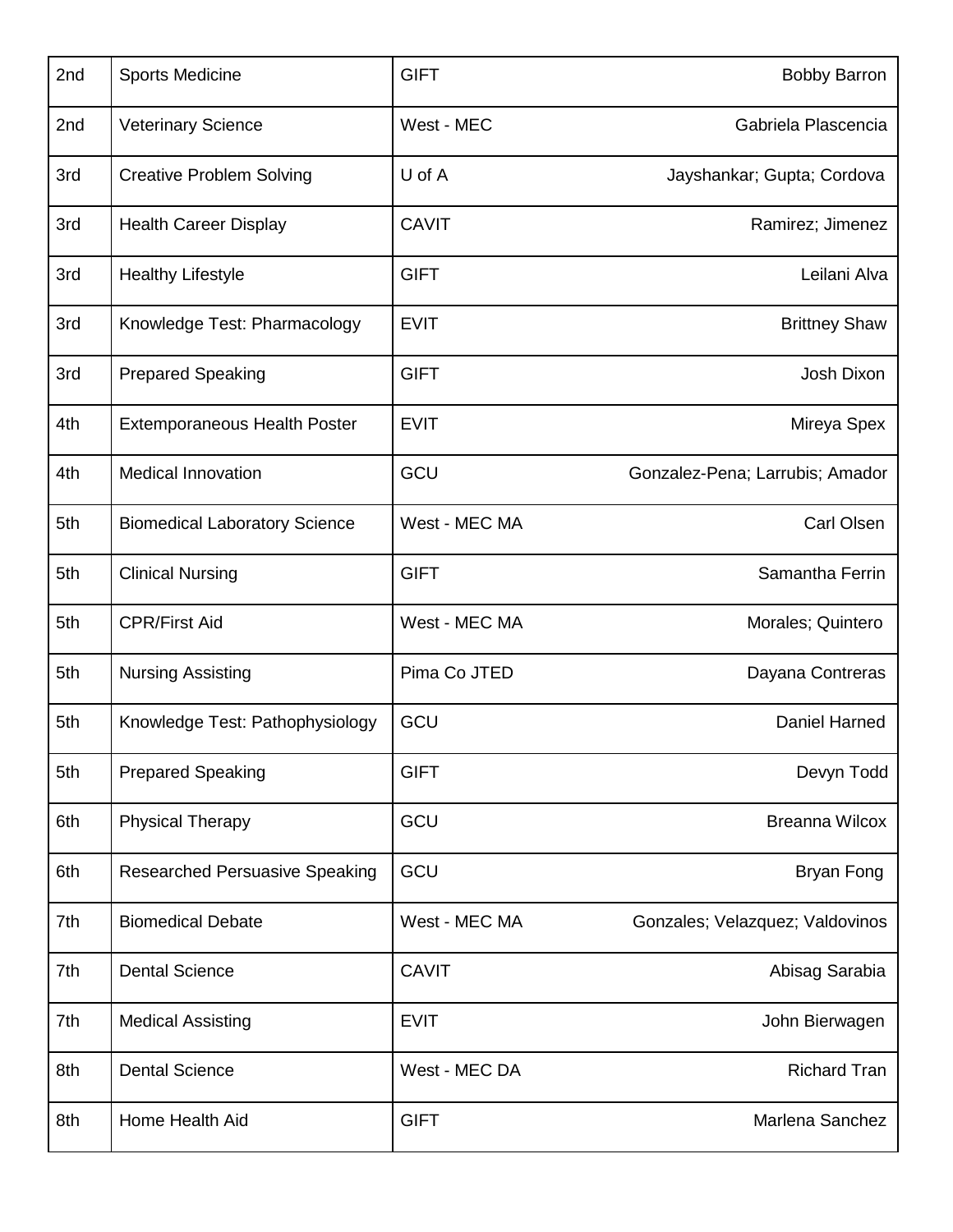| 8th  | Knowledge Test: Behavioral<br>Health | West - MEC MA | Kristyna Beltran       |
|------|--------------------------------------|---------------|------------------------|
| 9th  | <b>Dental Science</b>                | <b>EVIT</b>   | <b>Ricardo Sanchez</b> |
| 9th  | Home Health Aid                      | <b>GIFT</b>   | Nicole Ortiz           |
| 10th | Home Health Aid                      | <b>GIFT</b>   | Julian Rascon          |

### **Mission Report: Past State Officer**

**Arizona HOSA- Future Health Professionals** 

**2016** 

This month's past state officer that we would like to remember is Aden Ramirez. He served as Arizona HOSA's Region 1 Vice President for the term of 2009- 2010. Here are few questions and answers to get to know him better!

#### **What was your favorite experience while being a state office?**

My favorite experience while being a state officer was going to the Washington Leadership Academy. It was the first time that I had been to Washington, DC and we got to do so many activities all while learning about leadership.

#### **What was your biggest accomplishment as a state officer?**

My biggest accomplishment as a state officer was

helping start a new chapter at Yavapai College. This was a hard task to do, especially since postsecondary chapters are difficult to start.

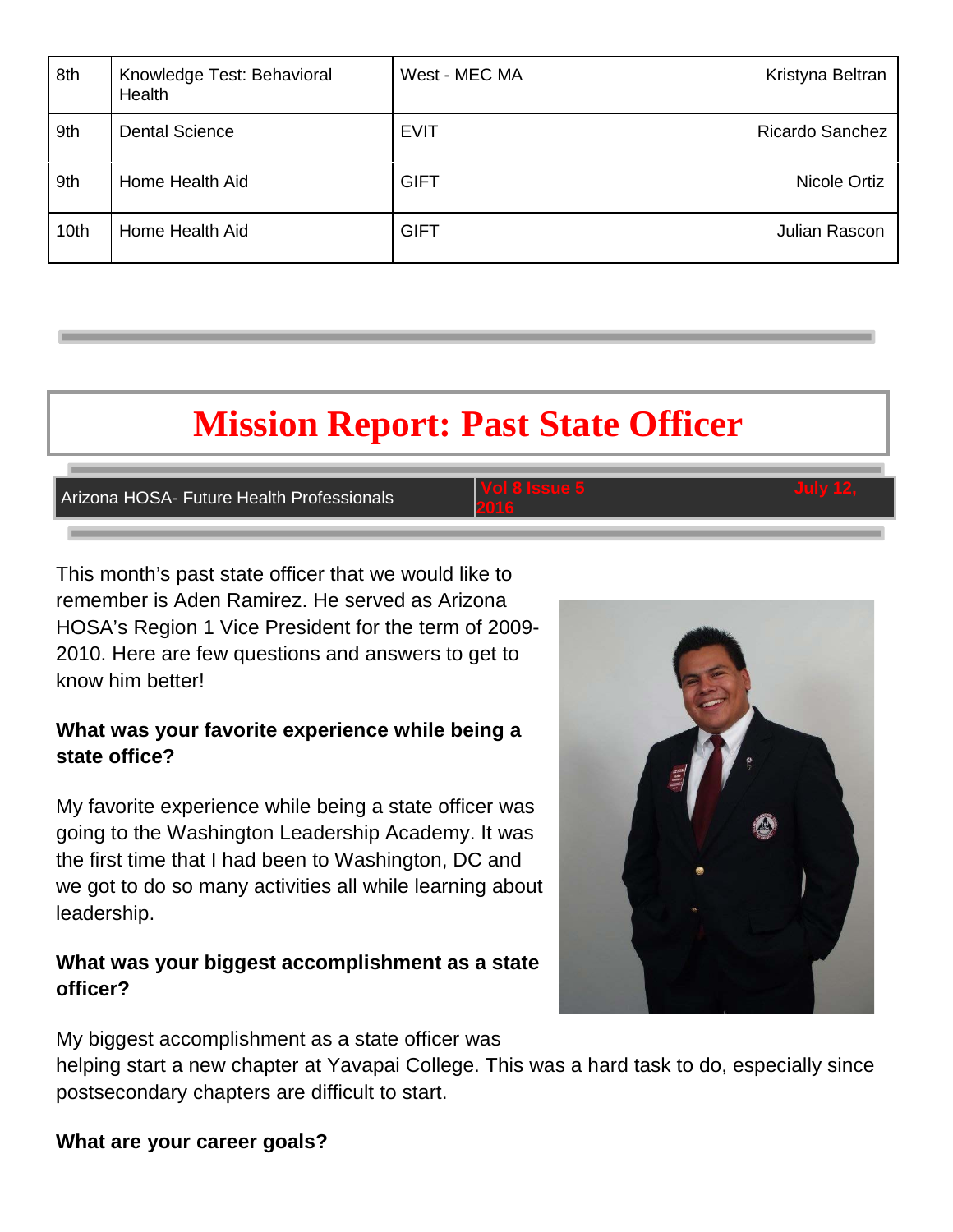I hope to continue my work with HOSA and someday become a state advisor somewhere. I have so much love for HOSA and I want to share that with as many people as I can. I hope to also continue to work with other CTSO and young leaders. I know how much I gained from my experience as a state officer and I hope to make young state officer's experiences just as great.

### **What is your job now?**

I just finished serving as the Arizona HOSA Assistant Coordinator. I am currently an Association Management Specialist with TRI Leadership Resources. There I serve at the state officer coach for Nevada and Oregon HOSA and the Assistant State Advisor for Oregon.

# **Mission Report: Parli Pro Tips**



Hello Arizona HOSA members, this is your Parliamentarian Gregory Carnesi here! The school year is approaching fast, which means that another HOSA-tastic year is about to begin! It also means that a lot of business is about to be conducted, which is why throughout the year I'll be giving you tips and pointers about how to conduct your business in the fastest and most efficient ways.

To start, all official business conducted within HOSA is done by the rules of Robert's Rules of Order Newly Revised 11th Edition (RONR). Robert's Rules, first authored in 1876 by Major Henry M. Robert, Robert's Rules dictate the rules and procedures used to carry out a meeting. These rules are called Parliamentary Procedure and are used during any HOSA meeting. The purpose of Parliamentary Procedure is to conduct business in a fast and orderly way and make sure every member has the right to make their voice be heard. To have any sort of meeting you must first have a chairperson, a secretary, and a quorum. The chairperson is typically the president, and presides over a meeting. It is their job to be impartial and keep discussion civil and on topic. The secretary's job is to take minutes and record the events that occur during a meeting. A meeting can't be held without a quorum. This is the number of people required to conduct business. The people